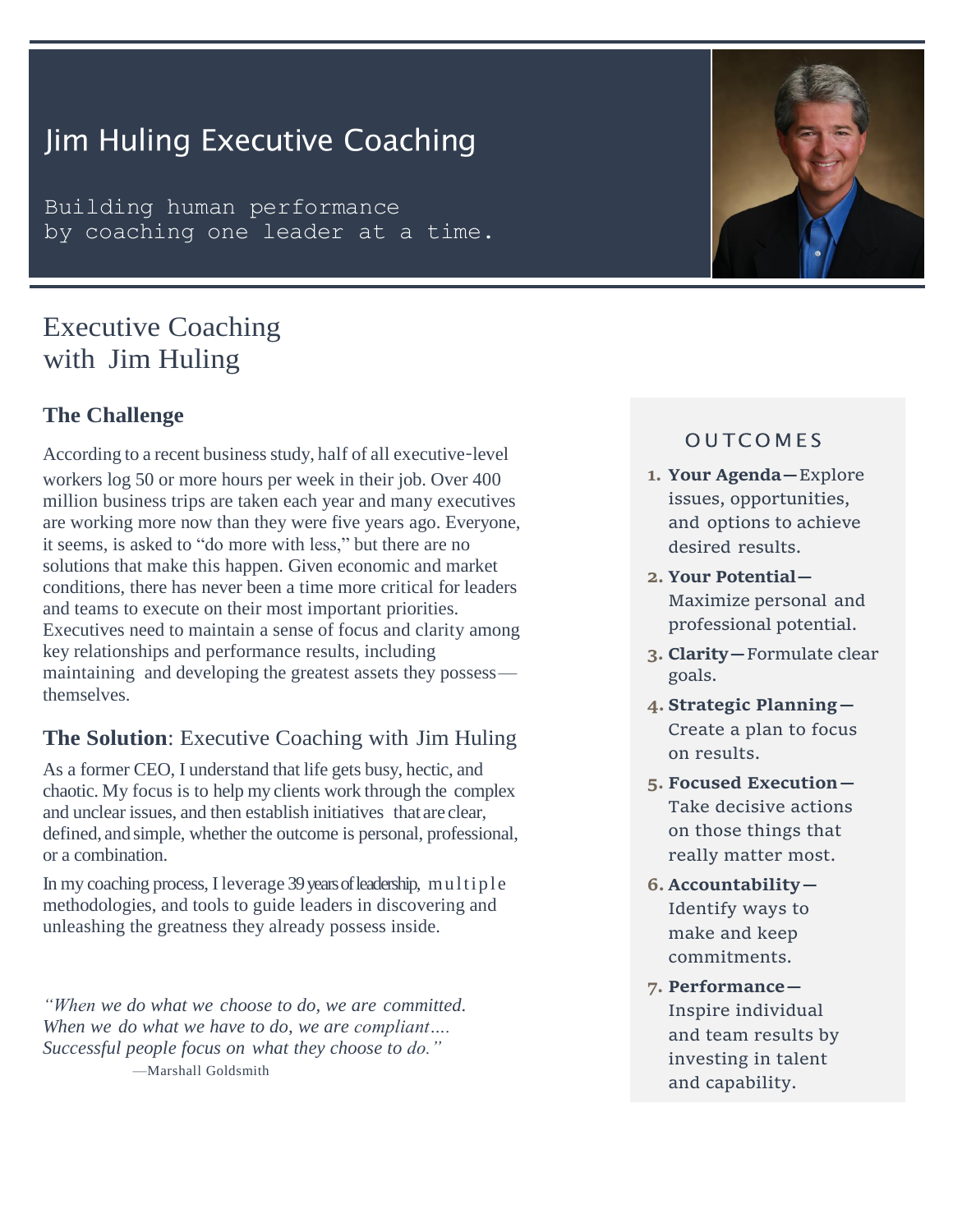Professionals are busier now than ever before and have a greater need to gain an objective, external perspective and accountability from an executive coach. Recent executive‑coaching studies show that executive coaching has an ROI of at least a 6:1 ratio, or for every \$1 spent with a coach, there is at least a \$6 return.

Just as professional athletes work with a personal coach to refine and improve their game, many executive leaders retain an executive coach to give them, their teams, and their organization a competitive edge in their game. Having a competitive edge today is essential for improving performance results and unleashing greatness.

## **Why Executive Coaching?**

- Executive coaching enables you to uncover and explore key goals, strategic objectives in support of your leadership agenda, and achievement of desired personal and business results.
- Executive Coaching offers you a collaborative process to develop specific competencies that will contribute to achieving superior individual and organizational performance.
- Executive Coaching offers an external perspective, allowing you to explore issues and opportunities, and provides attention to desired results.
- Executive Coaching enables you to leave a legacy of greatness a team of competent, confident people who exercise self-direction, focus, and discipline that significantly contribute to the success of the organization.

## **Choose an Executive Coaching option that is right for you:**

## **Personal Leadership Coaching**

Jim Huling offers one-on-one executive coaching in leadership development, strategy, goal execution, and personalwork‑lifeissues/challenges.Executive coaches help facilitate:

#### **Execution**

- Clarify goals and stay focused on key actions to achieve them.
- Identify and overcome barriers, restraints, and interference.

#### **Leadership and Trust**

- Enact an ongoing accountability process and tools to help leaders reach their intended results.
- Assess leadership strengths, improvement areas,

and performance opportunities, inspire trust and help clarify purpose.

- Clarify organizational mission, vision, values, and goals.
- Assess EQ (emotional intelligence) and improve leadership capabilities.

#### **IndividualEffectiveness/Productivity**

- Clarify individual mission, vision, values, and goals.
- Clarify key roles, responsibilities, and influence.
- Manage time, priorities, and work, and eliminate less important activities.
- Improve balance, wellness, vitality, and management of stress and energy.
- Clarify and apply professional development and career planning. Leverage emotional intelligence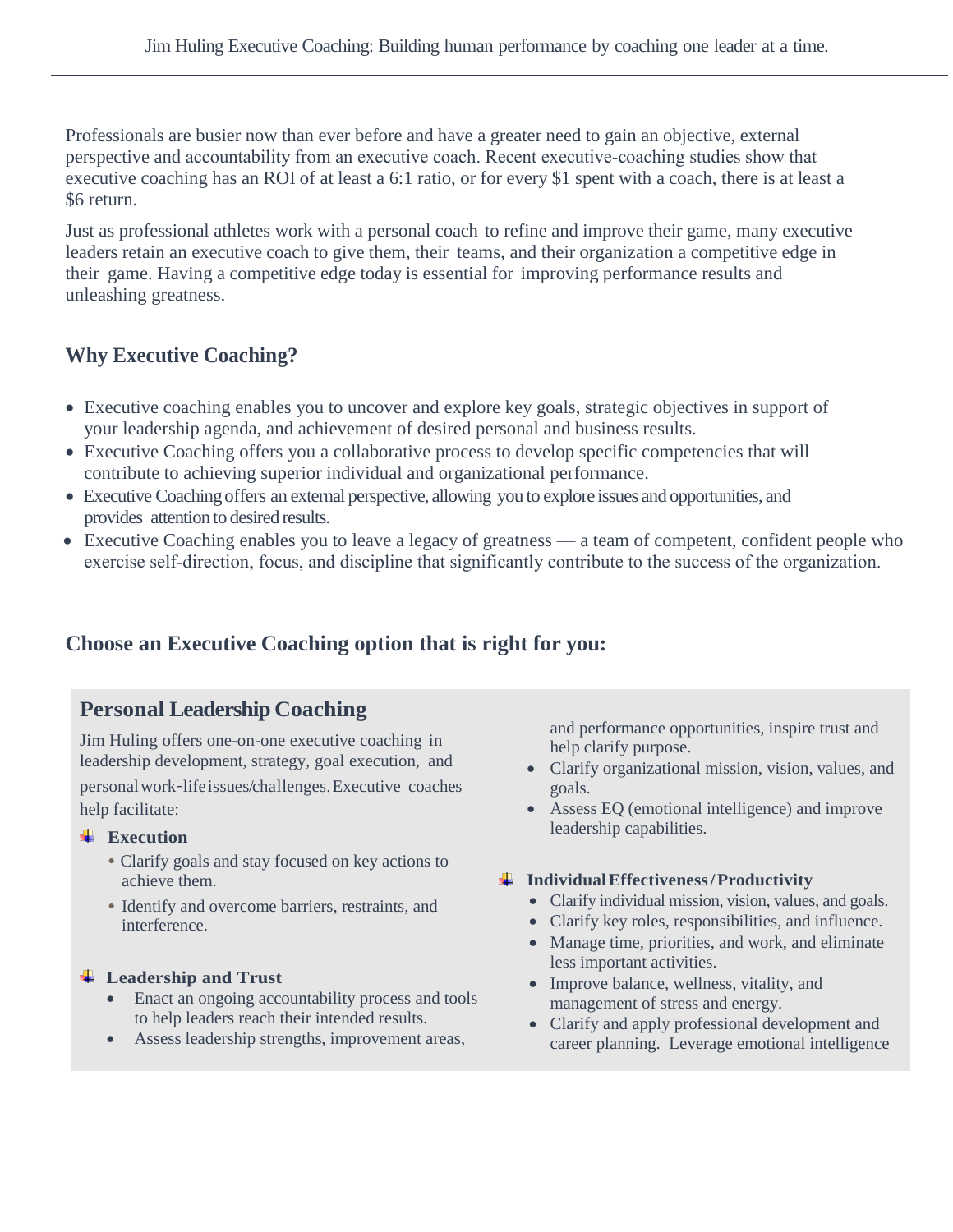## **Team Performance Coaching**

Team coaching offers a transformational process where a highly skilled coach partners with a senior team leader to enroll the leadership team members in

an action‑learning environment. Executive team members work together to achieve specific business outcomes and will be coached in the following areas:

#### **Execution**

- Develop clear, measurable performance objectives aligned to the teammission, vision, values, and goals.
- Assess team effectiveness and results.
- Align business-unit team goals, measures, and scoreboards to drive the right outcomes and results.
- Develop peer-to-peer accountability processes.
- Define team and individual performancemanagement systems.
- Improve focus, collaboration, communication, trust, and decision making.

#### **Leadership and Trust**

- Assess leadership style, behaviors, and team dynamics.
- Encourage increased levels of initiative, team empowerment, and appropriate risk taking.
- Clarify team roles and responsibilities.
- Improve team trust and communication.
- Evaluate team talent and capabilities, maximize A players, improve B players, and redirect C players.

#### **Individual Effectiveness / Productivity**

- Clarify individual mission, vision, values, and goals.
- Clarify key roles, responsibilities, and influence
- Manage time, priorities, and work, and eliminate less important activities.
- Improve balance, wellness, vitality, and management of stress and energy.
- Clarify and apply professional development and career planning.
- Leverage emotional intelligence.

## **How to Engage with Jim Huling Executive Coaching**

To unleash the power of the Executive Coaching relationship in your organization, you can choose between the following coaching options based on your individual and team needs.

#### **TraditionalExecutive Coaching**

This offering is for those who want to leverage Executive Coaching that is customized and specific to your needs and leadership agenda. In this flexible process, we can customize the coaching process with assessment tools, competencies and desired organizational outcomes, on a schedule that matches your pace and availability.

#### **Executive Coaching as an Add-On to other Training**

This offering is for those who want to supplement or add on to another leadership development offering to reinforce and effect lasting change around performance results and/or personal leadership. Through coaching, we can take the principles and actions presented in any program and bring them to actual new behaviors and results in your daily performance and life.